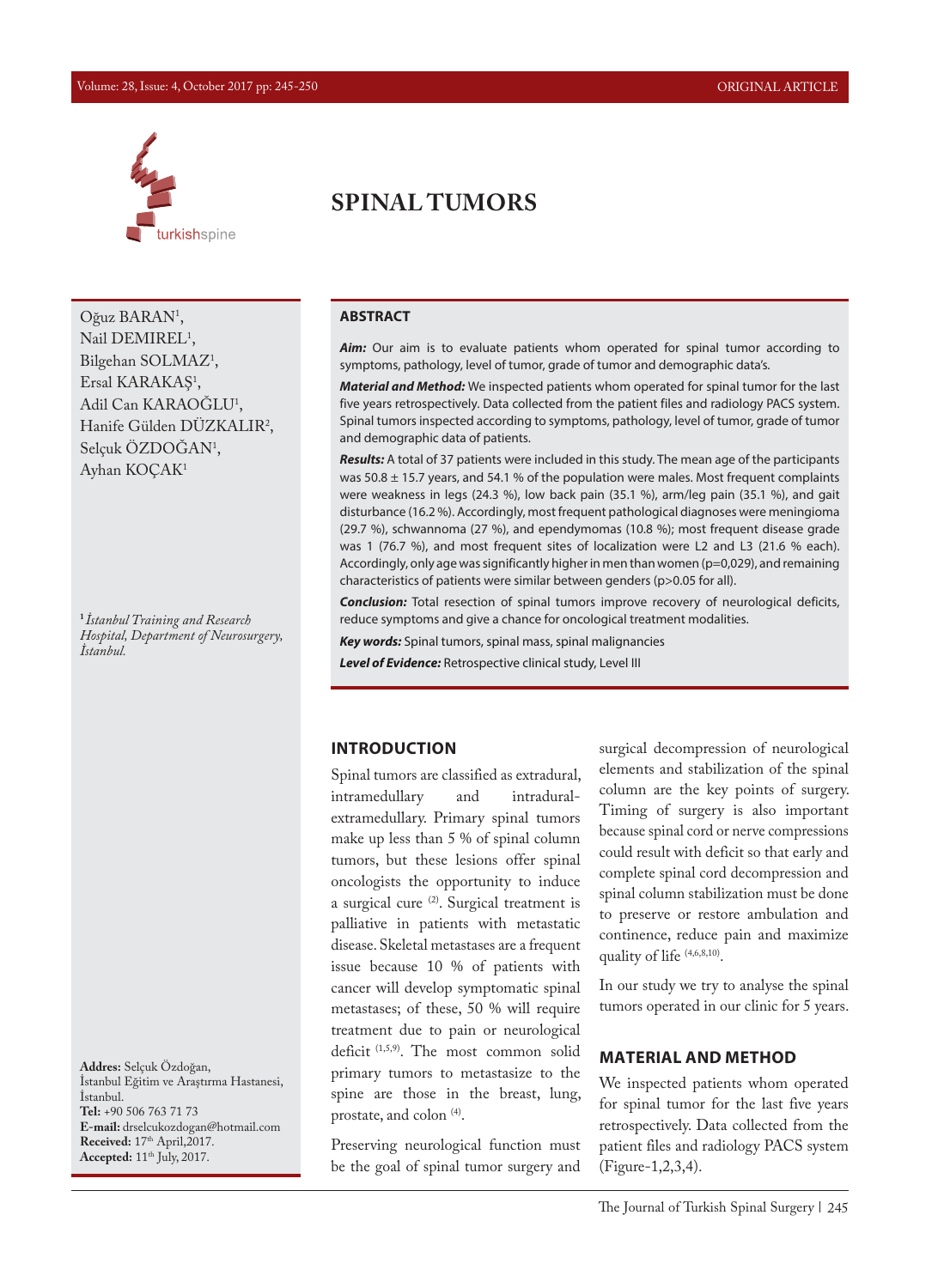Spinal tumors inspected according to symptoms, pathology, level of tumor, grade of tumor and dermographic data of patients.



**Figure-1.** Preoperative lumbar spinal tumor sagittal MRI image



**Figure-3.** Postoperative lumbar spinal tumor sagittal MRI image



**Figure-2.** Preoperative lumbar spinal tumor axial MRI image



**Figure-4.** Postoperative lumbar spinal tumor sagittal MRI image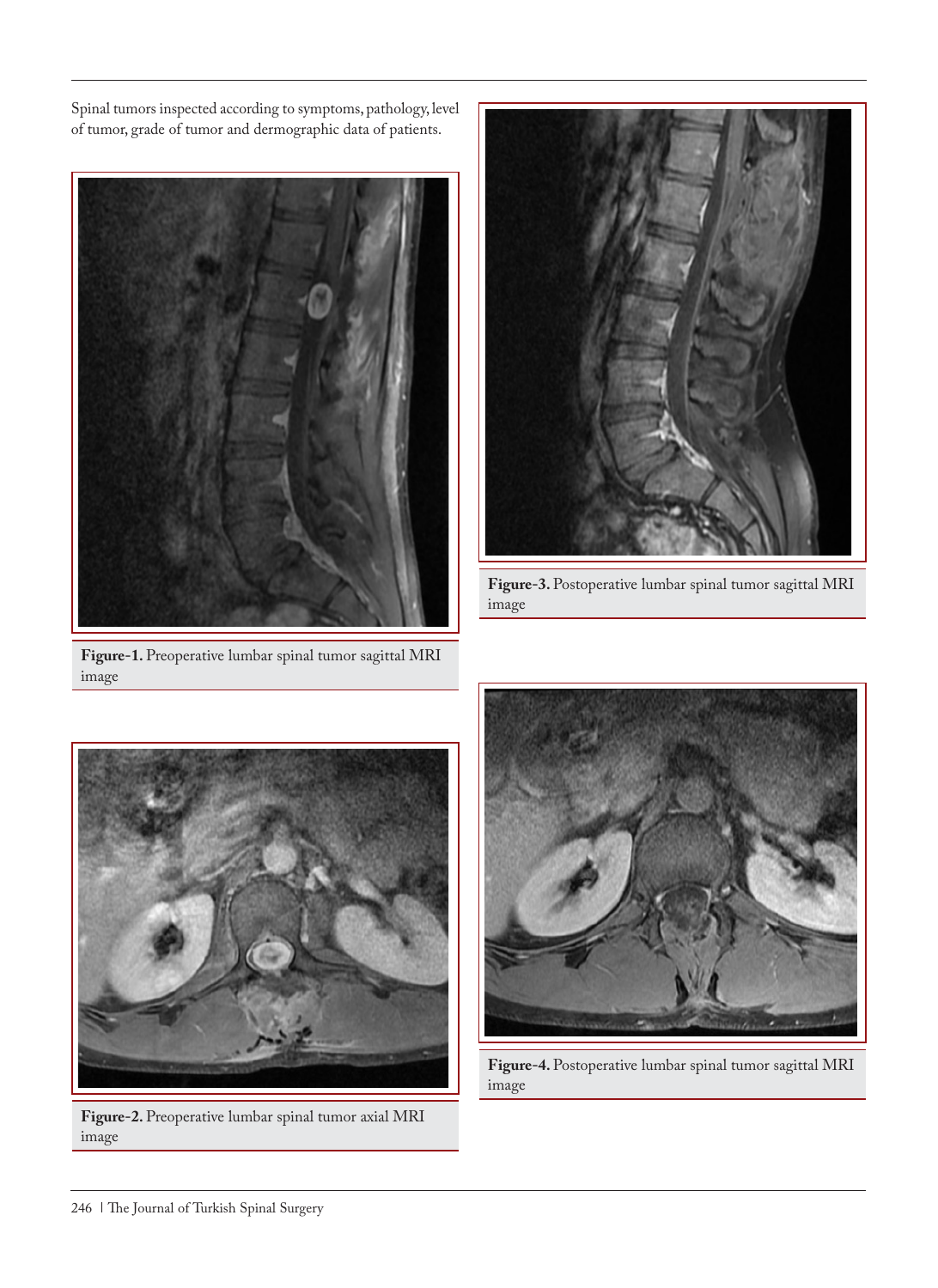## **STATISTICAL ANALYSES**

Numerical variables were presented as mean and standard deviation, and categorical variables were presented as frequency and percent. The comparisons between independent groups were conducted by Mann-Whitney U test for numerical variables, and Chi-square test for categorical variables. A Type-I error level of 5% was considered as statistical significance in all analyses. The SPSS 21 software (IBM Inc., Armonk, NY, USA) was used for the statistical analyses in this study.

## **RESULTS**

A total of 37 patients were included in this study. The mean age of the participants was 50.8 ± 15.7 years, and 54.1 % of the population were males. Most frequent complaints were weakness in legs (24.3 %), low back pain (35.1 %), arm/leg pain (35.1 %), and gait disturbance (16.2 %). The general characteristics of patients are presented in Table-1.

Clinical characteristics of patients are presented in Table-2. Accordingly, most frequent pathological diagnoses were meningioma (29.7 %), schwannoma (27 %), and ependymoma (10.8 %); most frequent disease grade was 1 (76.7 %), and most frequent sites of localization were L2 and L3 (21.6 % each).

The comparisons of general and clinical characteristics of patients are presented in Table-3 and Table-4, respectively. Accordingly, only age was significantly higher in men than women (p=0,029), and remaining characteristics of patients were similar between genders (p>0.05 for all).

| Table-1. General characteristics of patient |      |                              |  |  |
|---------------------------------------------|------|------------------------------|--|--|
|                                             | Mean | Standard<br><b>Deviation</b> |  |  |
| Age (year)                                  | 50.8 | 15.7                         |  |  |
| Cinsiyet                                    | n    | $\%$                         |  |  |
| Erkek                                       | 20   | 54.1                         |  |  |
| Kadın                                       | 17   | 45.9                         |  |  |
| Complaint                                   |      |                              |  |  |
| Weakness in legs                            | 9    | 24.3                         |  |  |
| Low back pain                               | 13   | 35.1                         |  |  |
| Gait disturbance                            | 6    | 16.2                         |  |  |
| Arm/Leg pain                                | 13   | 35.1                         |  |  |

| Table-2. Clinical characteristics of patients |                          |                 |  |  |
|-----------------------------------------------|--------------------------|-----------------|--|--|
|                                               | n                        | $\%$            |  |  |
| Pathology                                     |                          |                 |  |  |
| Adenocarcinoma metastasis                     | $\overline{2}$           | 5.4             |  |  |
| Dermoid tumor                                 | 1                        | 2.7             |  |  |
| Ependymoma                                    | $\overline{4}$           | 10.8            |  |  |
| Epidermoid tumor                              | $\overline{2}$           | 5.4             |  |  |
| Hemangioperisitoma                            | 1                        | 2.7             |  |  |
| Carcinoma metastasis                          | 1                        | 2.7             |  |  |
| Lymphoma                                      | 2                        | 5.4             |  |  |
| Melanocytoma                                  | 1                        | 2.7             |  |  |
| Meningioma                                    | 11                       | 29.7            |  |  |
| Myxopapillary ependymoma                      | 1                        | 2.7             |  |  |
| Paraganglioma                                 | $\mathbf{1}$             | 2.7             |  |  |
| Schwannoma                                    | 10                       | 27              |  |  |
| Grade                                         |                          |                 |  |  |
| 0                                             | $\overline{2}$           | 6.7             |  |  |
| 1                                             | 23                       | 76.7            |  |  |
| $\overline{2}$                                | $\overline{\mathbf{4}}$  | 13.3            |  |  |
| 3                                             | $\mathbf{1}$             | 3.3             |  |  |
| Localization                                  |                          |                 |  |  |
| C <sub>1</sub>                                | $\mathbf{1}$             | 2.7             |  |  |
| C <sub>2</sub>                                | 4                        | 10.8            |  |  |
| C <sub>3</sub>                                | 3                        | 8.1             |  |  |
| C <sub>4</sub>                                | $\mathbf{1}$             | 2.7             |  |  |
| C <sub>5</sub>                                | 1                        | 2.7             |  |  |
| T1                                            | $\mathbf{1}$             | 2.7             |  |  |
| T2                                            | 3                        | 8.1             |  |  |
| T <sub>4</sub>                                | $\overline{\mathbf{c}}$  | 5.4             |  |  |
| T <sub>5</sub>                                | $\overline{\mathcal{A}}$ | $10.8\,$        |  |  |
| T <sub>6</sub>                                | 3                        | $\!\!\!\!\!8.1$ |  |  |
| $\rm{T}7$                                     | $\overline{c}$           | 5.4             |  |  |
| $\rm{T}8$                                     | 3                        | 8.1             |  |  |
| T9                                            | 3                        | 8.1             |  |  |
| $\rm T10$                                     | $\mathbf{1}$             | 2.7             |  |  |
| T <sub>11</sub>                               | 3                        | 8.1             |  |  |
| T <sub>12</sub>                               | 5                        | 13.5            |  |  |
| L1                                            | 5                        | 13.5            |  |  |
| L2                                            | 8                        | 21.6            |  |  |
| $\rm L3$                                      | 8                        | 21.6            |  |  |
| $\rm L4$                                      | $\mathbf 1$              | 2.7             |  |  |
| L <sub>5</sub>                                | $\mathbf{1}$             | 2.7             |  |  |
| S <sub>1</sub>                                | $\mathbf{1}$             | 2.7             |  |  |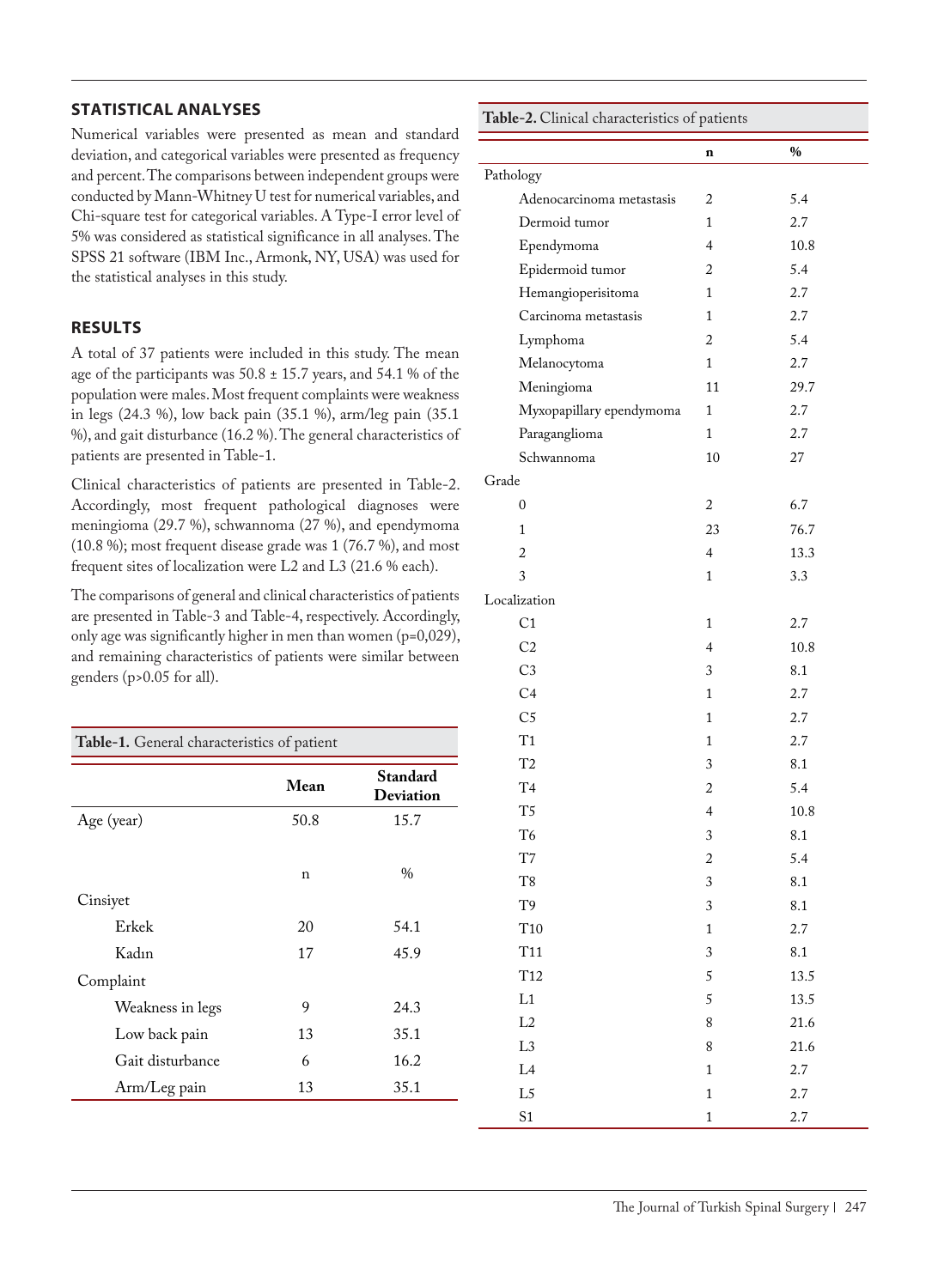| Table-3. General characteristics of patients according to gender |             |      |             |      |       |  |  |
|------------------------------------------------------------------|-------------|------|-------------|------|-------|--|--|
|                                                                  | Male        |      | Female      |      |       |  |  |
|                                                                  | Mean        | SD   | Mean        | SD.  | р     |  |  |
| Age (year)                                                       | 46.5        | 13.3 | 55.8        | 17.2 | 0.029 |  |  |
|                                                                  | $\mathbf n$ | $\%$ | $\mathbf n$ | $\%$ |       |  |  |
| Complaint                                                        |             |      |             |      |       |  |  |
| Weakness in legs                                                 |             | 25   | 4           | 23.5 | 1.000 |  |  |
| Low back pain                                                    |             | 35   | 6           | 35.3 | 1.000 |  |  |
| Gait disturbance                                                 |             | 10   | 4           | 23.5 | 0.383 |  |  |
| Arm/Leg pain                                                     |             | 35   | b           | 35.3 | 0.383 |  |  |

**Table-4.** Clinical characteristics of patients according to gender

|                           | Male                     |                          |                          | Female                   |              |
|---------------------------|--------------------------|--------------------------|--------------------------|--------------------------|--------------|
|                           | $\mathbf n$              | $0\!/\!0$                | $\mathbf n$              | $\%$                     | $\mathbf{p}$ |
| Pathology                 |                          |                          |                          |                          | 0.389        |
| Adenocarcinoma metastasis | $\sqrt{2}$               | 10                       | $\overline{\phantom{0}}$ | $\overline{\phantom{0}}$ |              |
| Dermoid tumor             | $\mathbf 1$              | $\sqrt{5}$               | $\overline{a}$           | $\equiv$                 |              |
| Ependymoma                | 3                        | 15                       | $\mathbf 1$              | 5.9                      |              |
| Epidermoid tumor          | $\mathbf 1$              | $\sqrt{5}$               | $\mathbf 1$              | 5.9                      |              |
| Hemangioperisitoma        | $\mathbf{1}$             | $\sqrt{5}$               | L.                       | $\equiv$                 |              |
| Carcinoma metastasis      | $\mathbf{1}$             | $\sqrt{5}$               | $\overline{\phantom{0}}$ | $\equiv$                 |              |
| Lymphoma                  | $\mathbf 1$              | $\sqrt{5}$               | $\mathbf{1}$             | 5.9                      |              |
| Melanocytoma              | $\overline{\phantom{a}}$ | $\overline{\phantom{a}}$ | $\mathbf{1}$             | 5.9                      |              |
| Meningioma                | 3                        | 15                       | $\,8$                    | 47.1                     |              |
| Myxopapillary ependymoma  | $\mathbf 1$              | $\sqrt{5}$               | $\overline{\phantom{0}}$ | $\equiv$                 |              |
| Paraganglioma             | $\blacksquare$           | $\Box$                   | $\mathbf{1}$             | 5.9                      |              |
| Schwannoma                | 6                        | 30                       | $\overline{4}$           | 23.5                     |              |
| Grade                     |                          |                          |                          |                          | 0.645        |
| $\boldsymbol{0}$          | $\mathbf{1}$             | 6.7                      | $\mathbf{1}$             | 6.7                      |              |
| $\mathbf 1$               | 10                       | 66.7                     | 13                       | 86.7                     |              |
| $\sqrt{2}$                | $\sqrt{3}$               | 20                       | $\mathbf{1}$             | 6.7                      |              |
| 3                         | $\mathbf 1$              | 6.7                      | $\overline{a}$           | $\overline{\phantom{a}}$ |              |
| Localization              |                          |                          |                          |                          |              |
| C1                        | $\mathbf{1}$             | $\mathfrak{S}$           | $\overline{\phantom{0}}$ | $\overline{\phantom{a}}$ |              |
| C <sub>2</sub>            | $\overline{3}$           | 15                       | $\mathbf{1}$             | 5.9                      |              |
| C <sub>3</sub>            | $\overline{2}$           | $10\,$                   | $\mathbf{1}$             | 5.9                      |              |
| C <sub>4</sub>            | $\mathbf{1}$             | 5                        | ۳                        | $\overline{\phantom{a}}$ |              |
| C <sub>5</sub>            | $\mathbf 1$              | $\sqrt{5}$               |                          |                          |              |
| T1                        | $\mathbf{1}$             | 5                        | $\overline{\phantom{0}}$ | $\overline{\phantom{a}}$ |              |
| T2                        | $\sqrt{2}$               | 10                       | $\mathbf 1$              | 5.9                      |              |
| T <sub>4</sub>            | $\mathbf{1}$             | 5                        | $\mathbf 1$              | 5.9                      |              |
| $\rm{T}5$                 | $\sqrt{2}$               | 10                       | $\overline{c}$           | 11.8                     |              |
| $\mathrm{T6}$             | $\sqrt{2}$               | $10\,$                   | $\mathbf{1}$             | 5.9                      |              |
| T7                        | $\sqrt{2}$               | $10\,$                   | $\frac{1}{2}$            | $\equiv$                 |              |
| T <sub>8</sub>            | $\sqrt{2}$               | $10\,$                   | $\mathbf{1}$             | 5.9                      |              |
| $\rm{T}9$                 | $\sqrt{2}$               | 10                       | $\mathbf 1$              | 5.9                      |              |
| T <sub>10</sub>           | $\mathbf 1$              | $\sqrt{5}$               | ÷,                       | $\equiv$                 |              |
| <b>T11</b>                | $\equiv$                 | $\equiv$                 | $\mathfrak{Z}$           | 17.6                     |              |
| T <sub>12</sub>           | $\overline{4}$           | 20                       | $\mathbf 1$              | 5.9                      |              |
| L1                        | $\overline{4}$           | 20                       | $\mathbf 1$              | 5.9                      |              |
| L2                        | 3                        | 15                       | 5                        | 29.4                     |              |
| L3                        | 3                        | 15                       | 5                        | 29.4                     |              |
| L4                        | $\mathbf 1$              | $\sqrt{5}$               | $\overline{\phantom{a}}$ | $\overline{\phantom{a}}$ |              |
| L5                        | $\overline{a}$           | $\overline{a}$           | $\mathbf{1}$             | 5.9                      |              |
| S <sub>1</sub>            | $\sim$                   | $\equiv$                 | $\mathbf{1}$             | 5.9                      |              |
|                           |                          |                          |                          |                          |              |